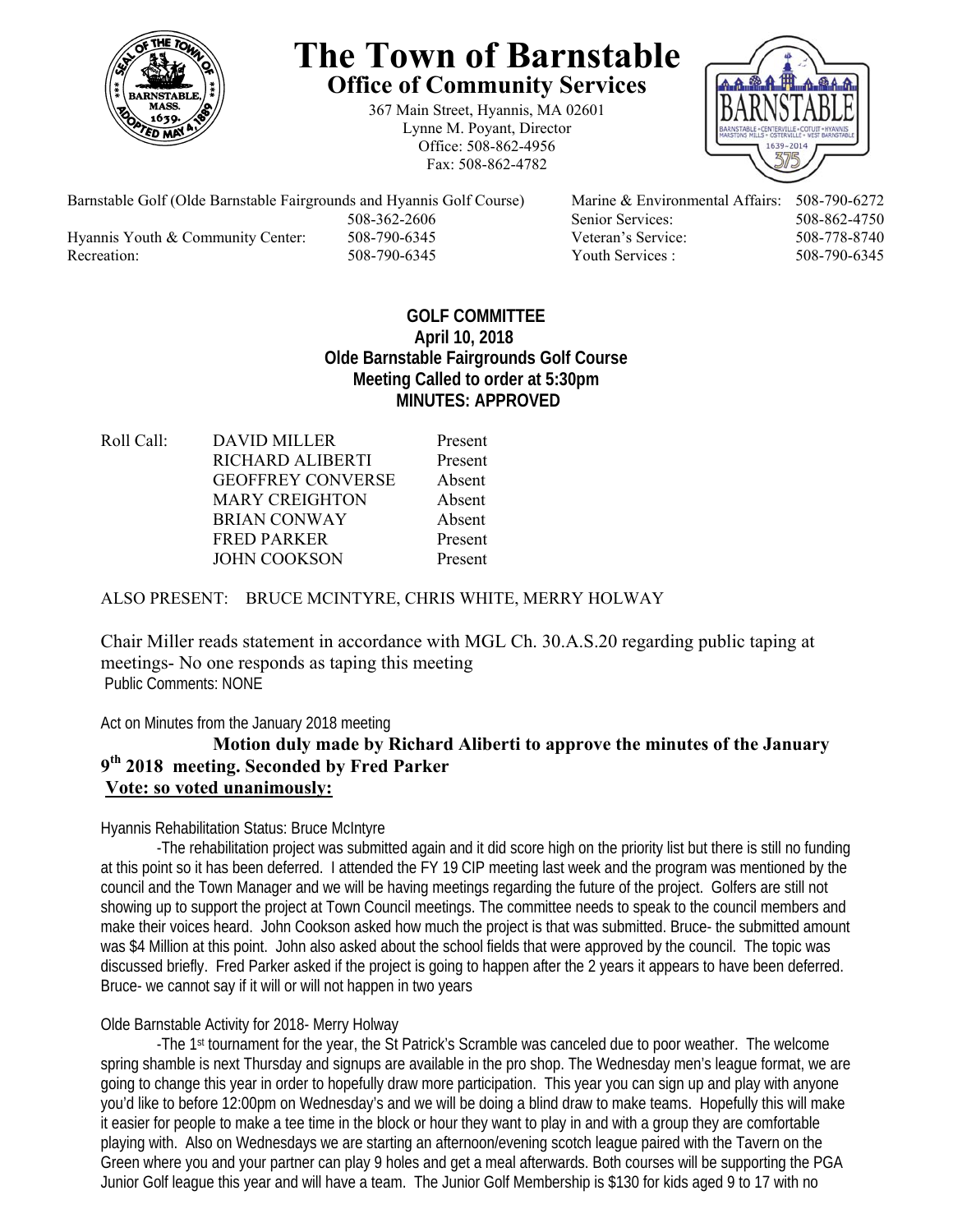residency restrictions, I would highly recommend passing this information to everyone you know it is a great deal. The fleet of new carts has arrived and they all have club covers on them for if it rains along with dual USB ports. The Hyannis Monday Quota League starts Monday May 7<sup>th</sup>, this is the largest league on Cape Cod, my husband and I played in it last year and it was a lot of fun. The outing schedule is strong this year; we have over 20 large groups. Hyannis Golf Course is also going to host the Dolly Sullivan tournament this August which is one of the largest women's. This spring our staff attended both the Boston and Portland Golf Expos and marketed both courses. Also this winter all the full time staff was recertified on First Aid and CPR for the upcoming season. Chair Miller asked it the courses are hosting the Cape Cod Open this year. Merry responded as yes, we are hosting it again this year.

John Cookson asked if there has ever been or has any thought of having a grandparent junior or parent junior tournament. Merry answered and explained what has been done in the past and what we can do going forward.

#### First Tee Poster Status: Richard Aliberti

 Richard showed the sign and mention that the golf course and the Town of Barnstable information is not clear on them. Bruce explained that these sign are made by Mass Golf and will be posted at all the First Tee Chapters in Massachusetts and we could expand on ours if needed and he will talk to Joe McCabe.

## Members' Association Status: Richard Aliberti

 Richard thanks Merry and Bruce for sending out an informative email about the association, he has received some interest and has spoken to a few members about the association and what it has done in the past and what it could do for the Town and the course in the future. Next month hopefully Dave Thunell that I spoke to will be able to attend so I can introduce him to everyone along with Barbara Robbins and Steve Endris.

## Director of Golf Report: Bruce McIntyre

 Bruce thanks the staff for all the cleanup work they have been doing this spring and for the continued work after this very long winter. At last week's Town Council meeting we got approval to repurpose some left over project money at Olde Barnstable and we are going to use reserve funds to fix the roof at the Hyannis Maintenance building. The 2019 level funded operating budget will be approved sometime in May. The debt service is going up to cover the newly purchased fleet of turf equipment at Hyannis. Bruce explains some of the changes that are in the budget and goes over a meeting he and Nancy Beauchamp had with Mark Milne with the budget. As far as our current budget as of March 1st we are down \$56k with the majority of that deficit being in greens fees and carts.

Richard Aliberti hands out an article to Bruce and the chair on the video in options for the open meeting law.

Richard also asked when the debt service ends, Bruce explained the purchase debt ends in 2026.

John Cookson mentioned most regular people do not care that costs are going up: Topic Discussed

#### Director of Golf Maintenance Report - Chris White

-This winter at Hyannis we took down about 30 trees at Hyannis to open up play on 3 and 18 and about another 21 trees came down during the nor'easters we had. You will see some uprooted trees and stumps out there please be careful when you are playing golf. At Olde Barnstable we took down about 20 trees mostly around 16 green to open that up. And another 18 trees came down during the nor'easters. While turning the irrigation on we, did have a few breaks and some mice damage but we confident everything with be good to go for aeration nothing to major. The greens are growing and I am pleased with the way they are coming in. Please be patient with us as we continue to clean the courses. Richard Aliberti- asked about the cart paths at Hyannis, Chris explained that the ones that washed out the worst will be filled in with rock and stone dust.

John Cookson mentioned some good feeback he has received for the condition of Olde Barnstable and the work done on hole #3 and the bunkers on the right.

Chair Miller asked the board to start thinking about some objectives for this season. **MOTION TO ADJOURN duly made by Fred Parker SECONDED BY Richard Aliberti Vote: so voted unanimously**